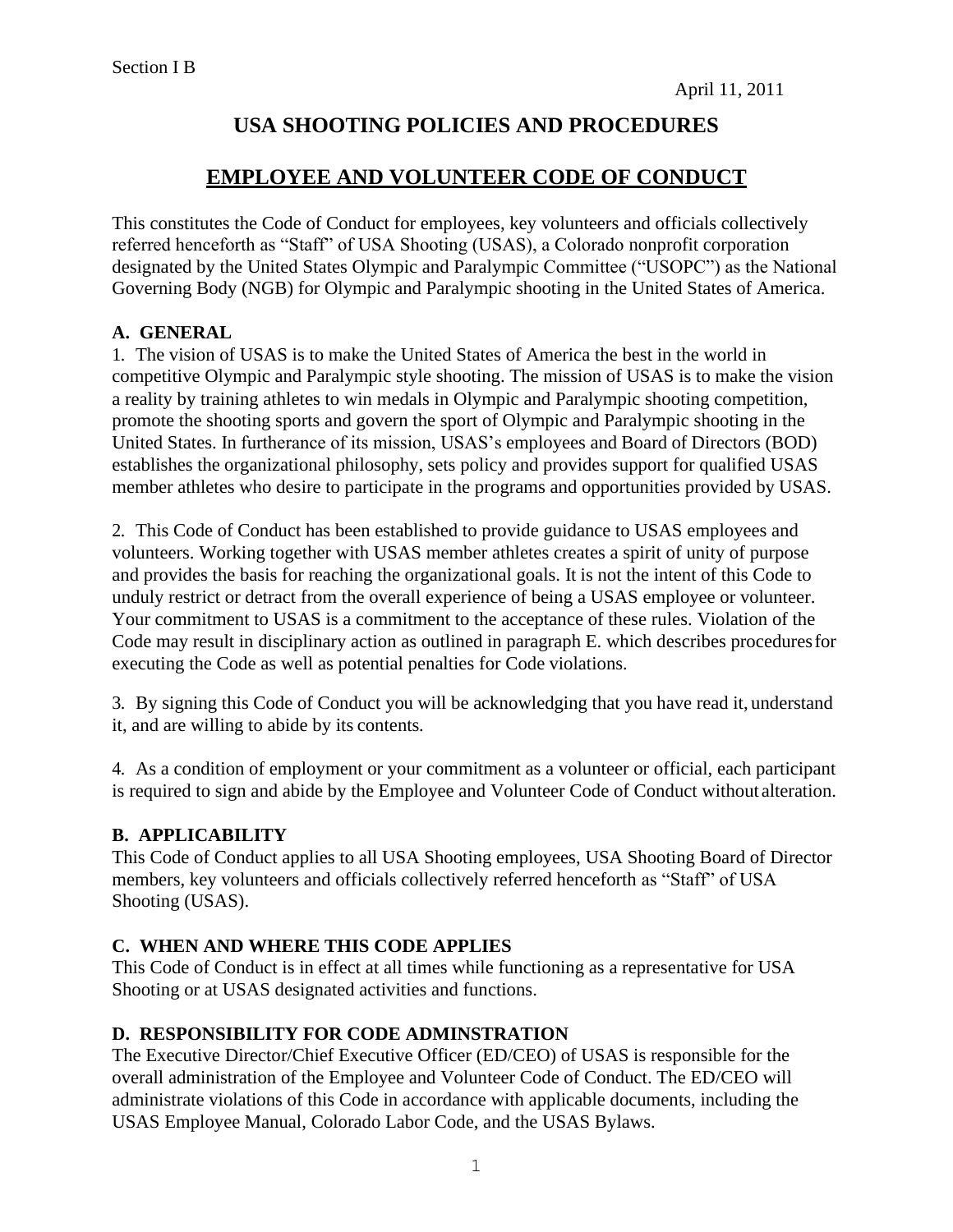## **E. CODE ADMINISTRATION PROCEDURES**

- 1. The ED-CEO will have broad discretion to enforce this Code and correct offenses bymeans of oral or written counseling.
- 2. Misconduct of any person subject to the Code may be reported by anyone, by any means, to the ED/CEO. Offenses will be promptly reported either verbally or in writing. Verbal reports must be followed with a written statement within 72 hours. The written statement must include the identity of the person filing the report, the identity of the person(s) who has violated the Code, a clear and concise statement of the facts involved, and the signature and date of the person filing the report.
- 3. ED/CEO will notify the accused of the alleged Code violation. The accused shall havethe right to provide a written explanation to the ED/CEO within a timeframe that is fair and reasonable under the circumstances.
- 4. The ED/CEO or an appointed investigator will review and investigate the matter, afterwhich the ED/CEO will notify the accused of the decision in writing within ten (10) days of the completion of the review and investigation.
- 5. Disciplinary options shall include:
	- a. No action;
	- b. Counseling;
	- c. An appropriate letter from the staff member addressing the violation, statement of apology, letter of apology or other such non-monetary action appropriate for the situation;
	- d. \$100 \$1,000 fine;
	- e. Suspension.

.

- 6. The accused may appeal the decision to as follows:
	- a. Appeal to the President within ten (10) business days from the receipt of the ED/CEO's decision;
	- b. The appeal must be detailed in writing with any supporting documentation;
	- c. A clear and concise statement of any additional facts relevant to the code violation, investigation and/or decision;
	- d. A statement of the specific action or remedy sought;
	- e. The signature of the person(s) accused of the code violation;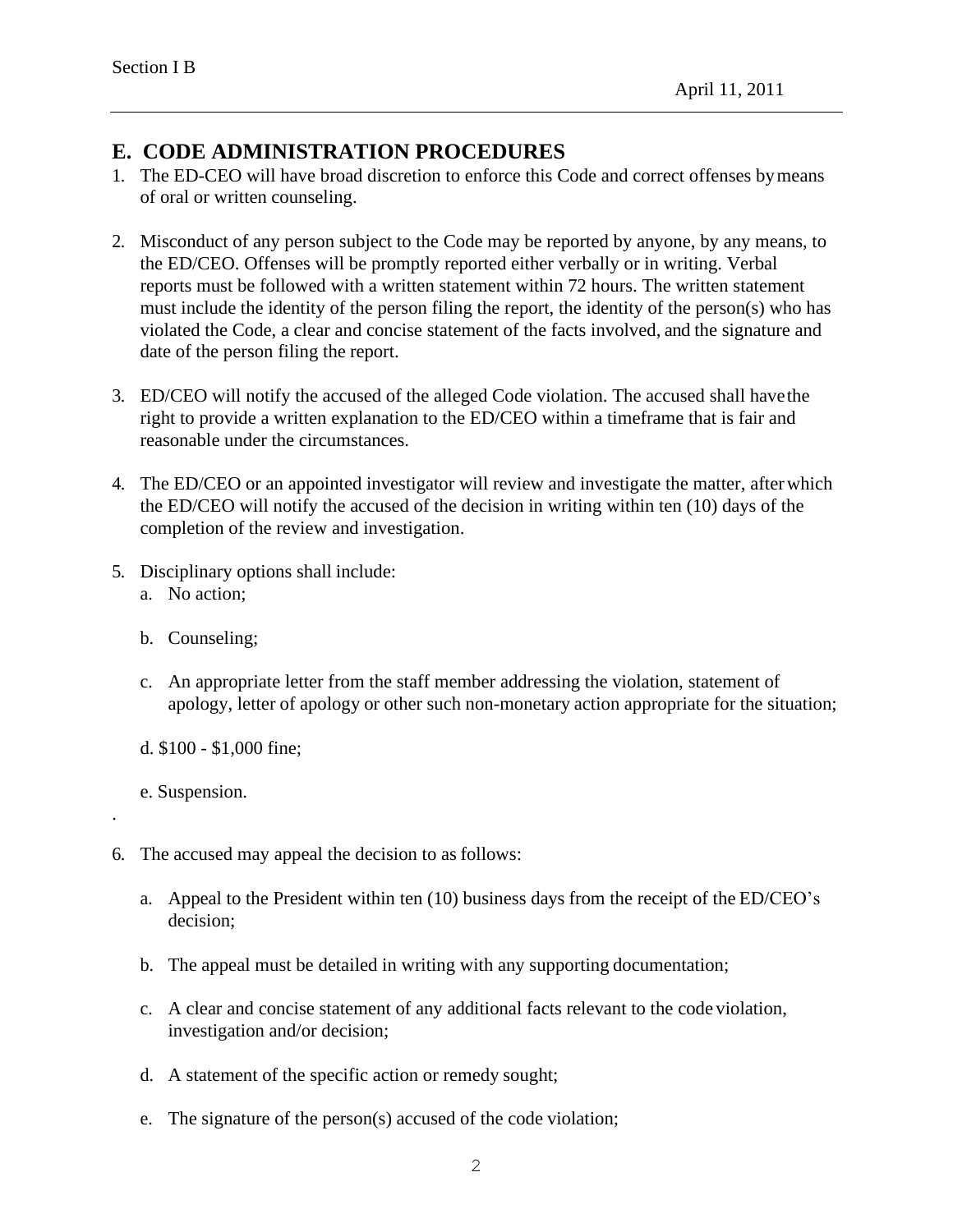- f. At their own cost, parties may have legal counsel throughout the Code administration process;
- g. The President will act on the appeal within a reasonable and expeditious time but within 30 days;
- h. The President has the options of letting stand, overturning, suspending, reducing, increasing, or eliminating the disciplinary action.
- i. The decision of the President is final.

### **F. TERM OF AGREEMENT**

This agreement remains in force from the date of date of employment to the date of termination of employment. For Volunteers the agreement is in force during the period of active USAS service.

### **G. ETHICS & CONFLICT OF INTEREST**

As USAS staff, we operate in the public spotlight and are expected to conduct our affairs on a basis consistent with the great trust that has been placed in us. This requires our behavior to conform to the highest ethical principles. For these reasons, USAS requires its staff members to conduct business with integrity, to maintain a standard of ethical conduct consistent with the regulations of all countries and jurisdictions in which the USAS conducts business and to be guided by the knowledge that we are guardians of the good name and image of USAS and the Olympic Movement. Because the appearance of impropriety can be just as damaging as actual impropriety, conduct, which appears to be improper, is also unacceptable. Accordingly, staff members are required to comply with the following:

1. Conduct all dealing with honesty and fairness.

2. Respect the rights of all employees and members to fair treatment and equal opportunity,free from discrimination or harassment of any type.

3. Know, understand and comply with the laws and regulations governing the conduct of USAS business. Be familiar with USAS Code of Conduct which is available on the USAS website. This document establishes athlete expectations and standards. The actions and conduct of staff members are expected to be an example for athletes to emulate.

4. Ensure that all transactions are handled honestly and recorded accurately.

5. Protect information that belongs to USAS, our donors, sponsors, suppliers and fellow workers. This includes maintaining confidentiality when appropriate.

6. Avoid conflicts of interest, both real and perceived.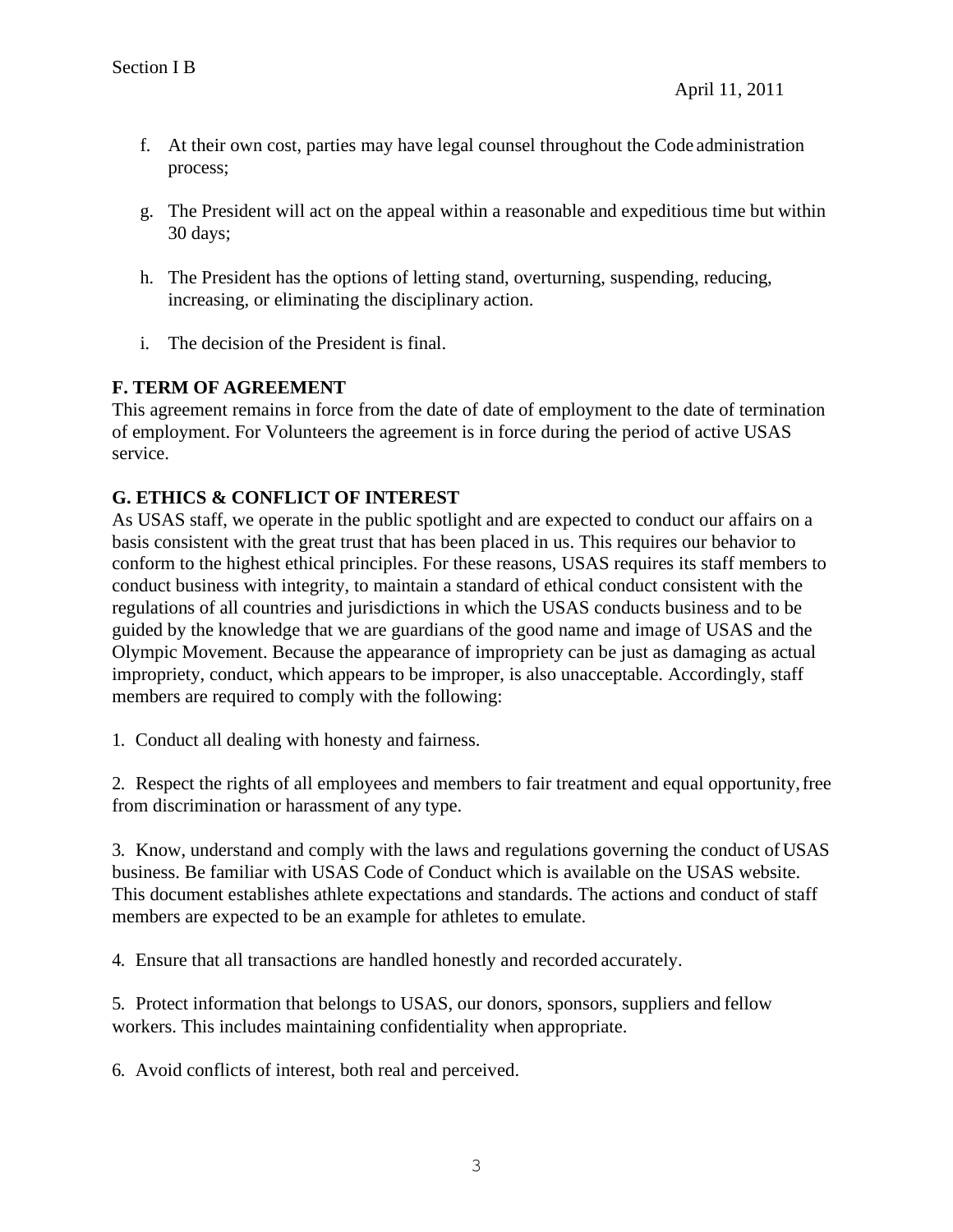a. Conflict of Interest: If personal or financial interests exist with any person or concernwith whom USAS has a business or other relationship and the other relationship or interest could influence or be perceived to influence the objectivity of your decisions.

b. If a potential for conflict of interest exists, the member must:

- (1) Disclose the interest to the Executive Director or President;
- (2) Excuse him/herself from any formal or informal discussions related to the relationship between USAS and the person or concern;
- (3) Abstain from influencing the vote on any matter related to the person or concern.

7. Never use USAS assets or information for personal gain.

8. Staff members must act in a manner he or she believes to be in the best interests of USAS and all its members.

9. Recognize that even the appearance of misconduct or impropriety can be very damagingto the image and/or reputation of USAS, our sport and the Olympic and Paralympic Movement. Please actaccordingly.

## **H. HEADINGS**

The titles and paragraph headings contained herein are for convenient reference only. They shall not be used in any way to govern, limit, modify or construe this Code of Conduct and shall not be given any legal effect.

## **I. AMENDMENT**

This Code of Conduct may not be amended or modified in any respect except in writing, signed by each party.